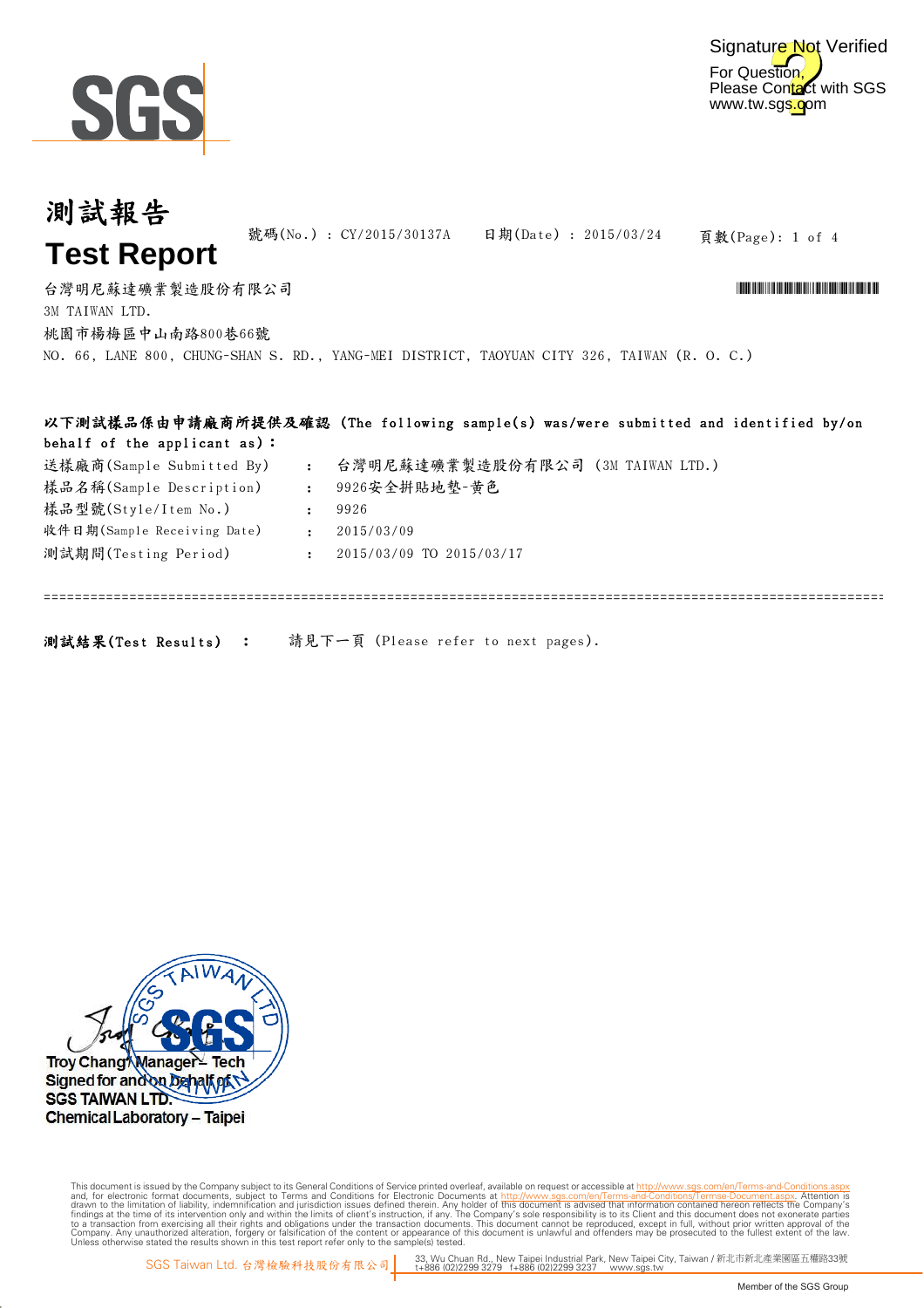

## 測試報告 **Test Report**

號碼(No.): CY/2015/30137A 日期(Date): 2015/03/24

頁數(Page): 2 of 4

台灣明尼蘇達礦業製造股份有限公司 \*CY/2015/30137A\* 3M TAIWAN LTD. 桃園市楊梅區中山南路800巷66號 NO. 66, LANE 800, CHUNG-SHAN S. RD., YANG-MEI DISTRICT, TAOYUAN CITY 326, TAIWAN (R. O. C.)

#### 測試結果(Test Results)

: 黃色片狀 (YELLOW SHEET) 測試部位(PART NAME)No.1

| 測試項目<br>(Test Items)                 | 單位<br>$(\text{Unit})$ | 測試方法<br>(Method)                      | 方法偵測<br>極限値<br>(MDL) | 結果<br>(Result)<br>No.1 |
|--------------------------------------|-----------------------|---------------------------------------|----------------------|------------------------|
| 溶出锑 / Soluble Antimony (Sb)          | mg/kg                 |                                       | 5                    | n.d.                   |
| 溶出砷 / Soluble Arsenic (As)           | mg/kg                 |                                       | 2.5                  | n.d.                   |
| 溶出鋇 / Soluble Barium (Ba)            | mg/kg                 | 參考CNS 15493, 以感應耦合電漿原子發射              | 10                   | n.d.                   |
| 溶出编 / Soluble Cadmium (Cd)           | mg/kg                 | 光譜儀分析. / With reference to CNS        | 5                    | n.d.                   |
| 溶出鉻 / Soluble Chromium (Cr)          | mg/kg                 | 15493, analysis was performed by ICP- | 5                    | n.d.                   |
| 溶出鉛 / Soluble Lead (Pb)              | mg/kg                 | AES.                                  | 5                    | n.d.                   |
| 溶出汞 / Soluble Mercury (Hg)           | mg/kg                 |                                       | 5                    | n.d.                   |
| 溶出硒 / Soluble Selenium (Se)          | mg/kg                 |                                       | 5                    | n.d.                   |
| 鄰苯二甲酸二 (2-乙基己基)酯 / DEHP              | %                     |                                       | 0.003                | n.d.                   |
| (Di- (2-ethylhexyl) phthalate) (CAS  |                       |                                       |                      |                        |
| $No.: 117-81-7)$                     |                       |                                       |                      |                        |
| 鄰苯二甲酸二丁酯 / DBP (Dibutyl              | %                     |                                       | 0.003                | n.d.                   |
| phthalate) (CAS No.: 84-74-2)        |                       |                                       |                      |                        |
| 鄰苯二甲酸二異壬酯 / DINP (Di-                | %                     |                                       | 0.01                 | n.d.                   |
| isononyl phthalate) (CAS No.: 28553- |                       |                                       |                      |                        |
| $12-0$ ; 68515-48-0)                 |                       |                                       |                      |                        |
| 鄰苯二甲酸二異癸酯 / DIDP (Di-                | $\%$                  | 參考CNS 15138-1方法, 以氣相層析/質譜             | 0.01                 | n.d.                   |
| isodecyl phthalate) (CAS No.: 26761- |                       | 儀檢測之. / With reference to CNS         |                      |                        |
| $40-0$ ; $68515-49-1$ )              |                       | 15138-1 method. Analysis was          |                      |                        |
| 鄰苯二甲酸丁苯甲酯 / BBP (Butyl               | %                     | performed by GC/MS.                   | 0.003                | n.d.                   |
| Benzyl phthalate) (CAS No.: 85-68-7) |                       |                                       |                      |                        |
| 鄰苯二甲酸二正辛酯 / DNOP (Di-n-              | %                     |                                       | 0.003                | n.d.                   |
| octyl phthalate) (CAS No.: 117-84-0) |                       |                                       |                      |                        |
| 鄰苯二甲酸二甲酯 / DMP (Di-methyl            | %                     |                                       | 0.003                | n.d.                   |
| phathalate) (CAS No.: 131-11-3)      |                       |                                       |                      |                        |
| 鄰苯二甲酸二乙酯 / DEP (Di-ethyl             | %                     |                                       | 0.003                | n.d.                   |
| phthalate) (CAS No.: 84-66-2)        |                       |                                       |                      |                        |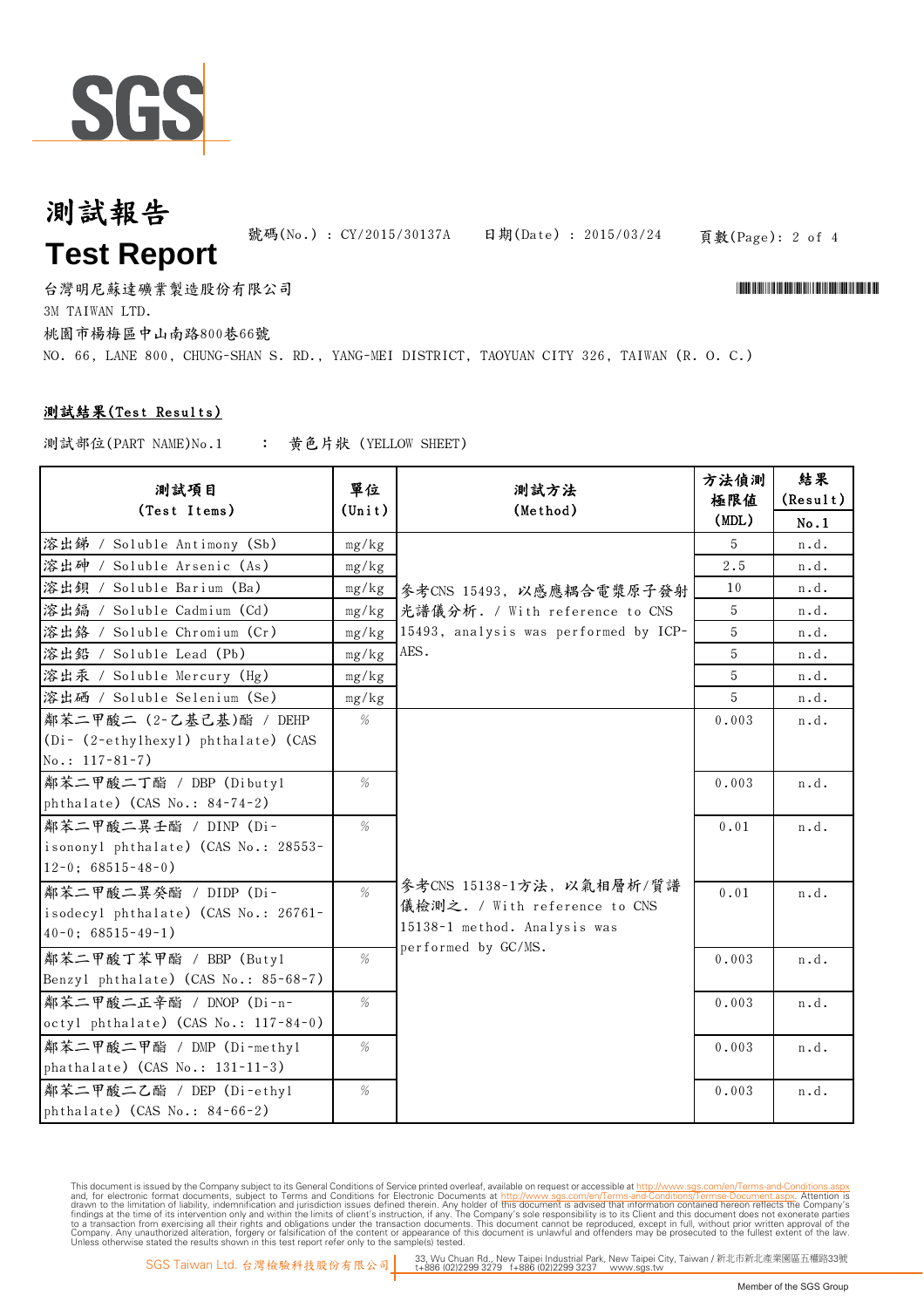

# 測試報告 **Test Report**

號碼(No.) : CY/2015/30137A 日期(Date) : 2015/03/24

#### 頁數(Page): 3 of 4

台灣明尼蘇達礦業製造股份有限公司 \*CY/2015/30137A\*

3M TAIWAN LTD.

桃園市楊梅區中山南路800巷66號

NO. 66, LANE 800, CHUNG-SHAN S. RD., YANG-MEI DISTRICT, TAOYUAN CITY 326, TAIWAN (R. O. C.)

| 測試項目<br>(Test Items)                          | 單位<br>$(\text{Unit})$ | 測試方法<br>(Method)                                                                                                               | 方法偵測<br>極限値<br>(MDL) | 結果<br>(Result)<br>No.1 |
|-----------------------------------------------|-----------------------|--------------------------------------------------------------------------------------------------------------------------------|----------------------|------------------------|
| 雙酚 A / Bisphenol A (CAS No.: 80-<br>$05 - 7)$ | mg/kg                 | 参考RSTS-HL-229-1方法, 以超高效能液相<br> 層析串聯質譜儀檢測. / With reference<br>to RSTS-HL-229-1 method. Analysis was<br>performed by UPLC-MSMS. |                      | n.d.                   |

#### 備註(Note):

- 1. mg/kg = ppm;0.1wt% = 1000ppm
- 2. n.d. = Not Detected (未檢出)
- 3. MDL = Method Detection Limit (方法偵測極限值)